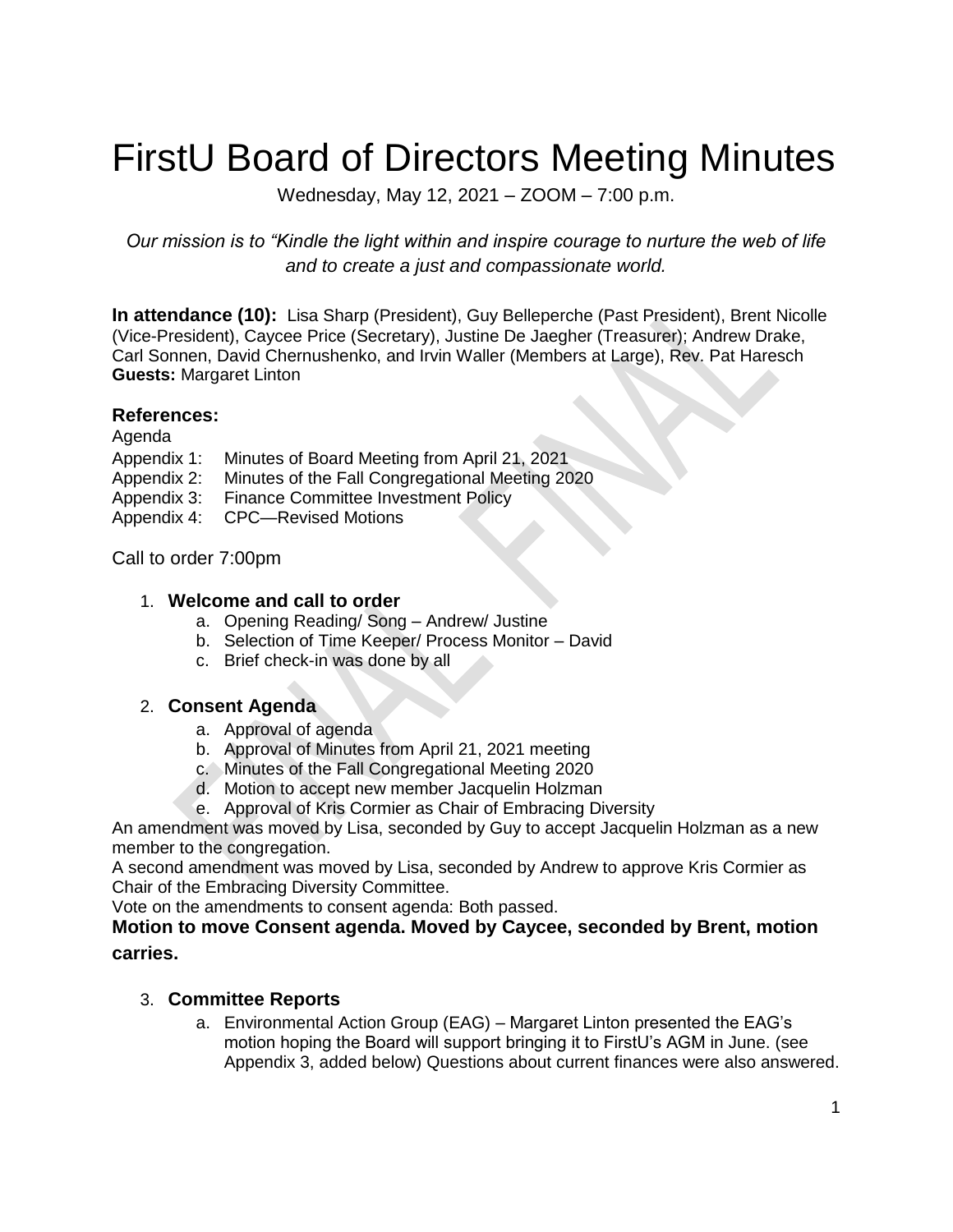Rev. Pat expressed she was impressed with how well FirstU's investments have done. Justine, as Treasurer, explained that the motion had also already been reviewed by the Finance Committee and she believes the portfolio is still very reasonably diversified.

#### **Motion: That the board support bringing EAG's Investment Policy motion to FirstU's AGM on June 6, 2021. Moved by Justine, seconded by Irvin. Motion carries.**

- b. Indigenous Reconciliation Discussion—A group is being formed to discuss options about how FirstU can go forward with respect to reconciliation. Lisa explained that from the feedback received from there are many differing views about what the word reconciliation means. A small discussion was had about whether or not the group would fall under SRC or report directly to the Board. A meeting will be happening this Sunday for any to attend. Any decision making has been postponed to the Board's June meeting.
- c. Revised Campus Planning Committee (CPC) Motions (Appendix 4)— Lisa let us know there was a meeting with EAG on Monday where they revised the proposed motions. Some small changes to verbiage were made but more importantly a decision was made to drop the motion involving the site plan at this time (which CAHDCO also supported). Another meeting was held with Unitarian House where the CPC process was presented with a Q&Q and Lisa expressed the meeting was well-received.

**Motion: That the FirstU Board of Directors indicate their support for the current CPC motion. Directors will have until tomorrow evening at 6pm to raise any serious substantive concerns with Lisa, who will book a discussion with herself and Terry to discuss. Moved by Guy, seconded by Justine. Motion carries.**

#### 4. **Staff Reports**

- a. Minister's Report
	- i. Rev. Pat promised to have FirstU volunteer data for the next Board meeting. She also shared with us that there are now to final candidates for the position of Music Director. Current Covid restrictions are still in place and probably until at least the end of the month. Summers services are now almost completely full. Rev. Pat fielded questions about membership numbers and the personnel job descriptions (which are currently still under review).

**Action items for Rev. Pat: get back to Brent about membership numbers and attach Performance Review format to Board handbook. Also send job descriptions to the Board prior to the next meeting, if possible.** 

5. **New Business**—None was presented.

### 6. **Information Items**

- **a. AGM work:**
- 1. Agenda—a short discussion was had about the agenda order and what special activities will happen.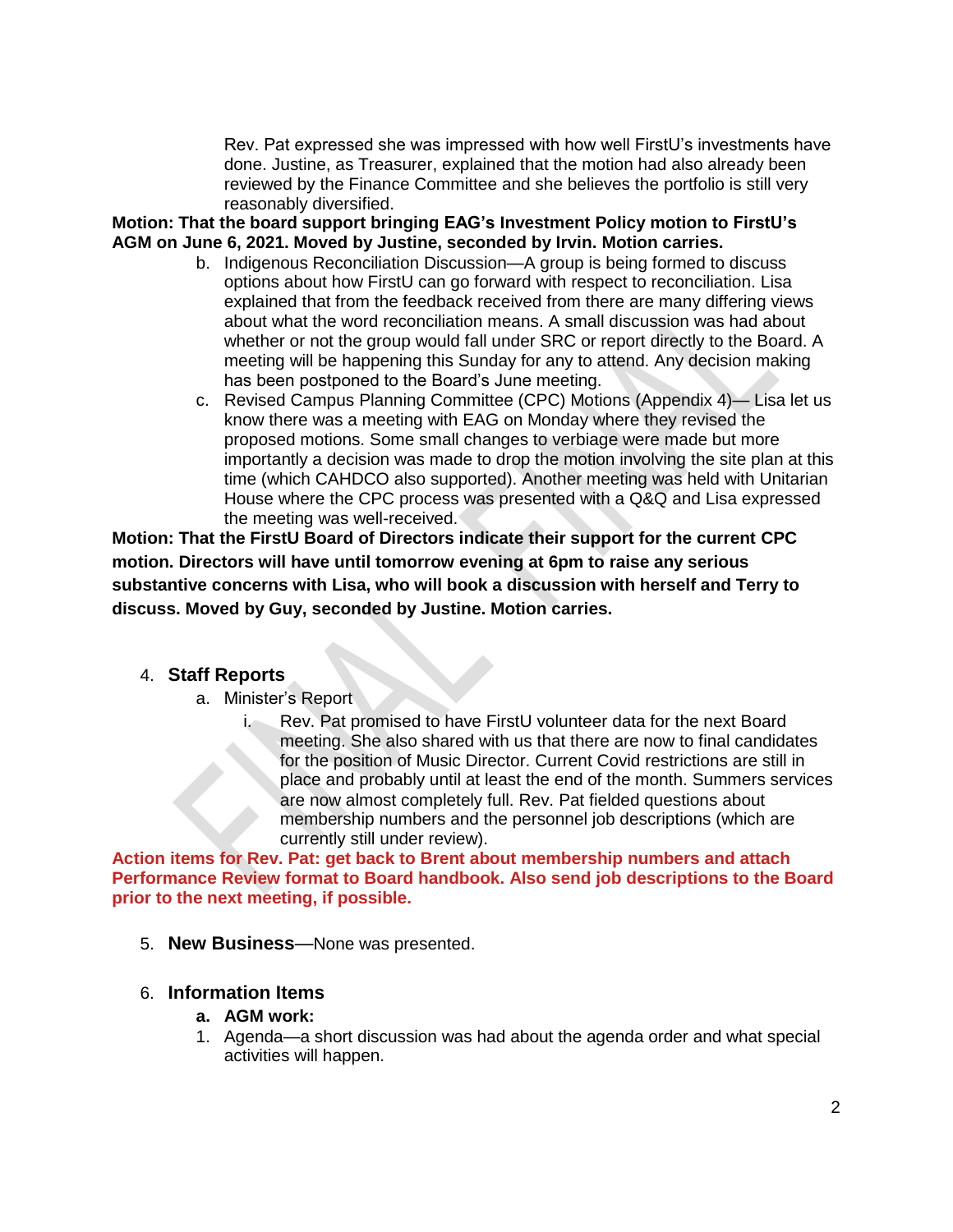- 2. Strategic Plan—Justine brought to our attention minor changes to the Strategic Plan that will be presented at the AGM and asked that it be included in the membership package.
- 3. Board bios—Brent asked that any who wanted to have their bio updated to send it to him ASAP.
- 4. Info sessions—two dates: Monday May 31<sup>st</sup> @ 7pm & Thursday Jun 3<sup>rd</sup> @ 10am
- 5. Year end Review—Lisa liked how they had one at the CUC-AGM and asked Brent and Rev. Pat if one of them would like to do similar at the AGM. TBD out of meeting.
- b. **8th Principle—CUC vote:** Lisa suggests we consider talking about the new principle at the Board Retreat (and Irvin specifically asked that the Board announce we are doing that). Ideally the congregation would accept the new principle. Rev. Pat says we can expect material from the CUC on how to proceed with the work involved in putting the principal into motion. Irvin asked that a link be added to the FirstU website to the report from the CUC Task Force (or possibly to the incoming, aforementioned CUC education material). *"We, the member congregations of the Canadian Unitarian Council, covenant to affirm and promote: 'Individual and communal action that accountably dismantles racism and other oppressions in ourselves and in our institutions."*

**Action items for Lisa: Lisa to send an email to Board directors asking us to fulfilling roles to assist with the AGM. Include Strategic Plan 1-pager in AGM package. Ensure link to CUC Task Force report is on FirstU website.**

**Action item for everyone: read the report found at: www.8thprincipleuu.org/background**

#### 7. **Other Business**

- a. Board "Thankyous" CPC, Chuck Shields & Maury Prevost (for continued work with CUC and other work) E.N. Hill (**Brent** to arrange for sending of card), "Get well card" for Michelle (**Justine** to look into the possibility of cards and/ or flowers)
- b. Board Announcements Recording: N/A / Hospitality hour: Guy
- c. Next Meetings:
	- i. AGM—June 6, 2021 at 10am
	- ii. Board Meeting: June 16, 2021 at 7pm
		- 1. Opening Reading: Rev. Pat.
		- 2. Opening Song: Rev. Pat.
		- 3. Closing Reading: David
- 8. **Adjournment**—Closing Reading Brent

Meeting adjourned at 9:36pm. Submitted by Caycee Price on May 26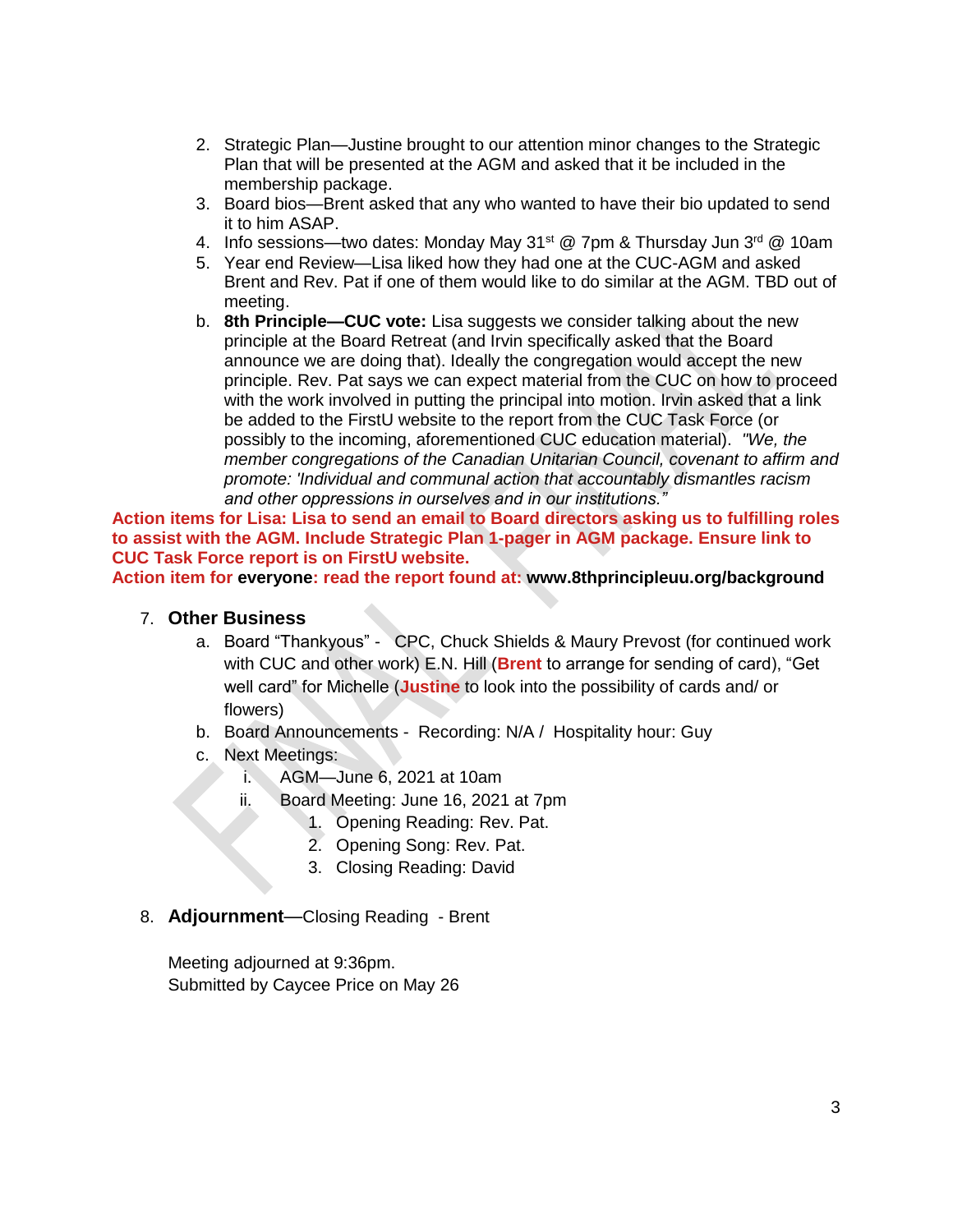# **Appendix 3 - Finance Committee Investment Policy**

# **MOTION:**

#### WHEREAS

- greenhouse gas emissions from fossil fuels are the leading cause of climate change;
- the congregation has taken initial action by divesting of direct investments in Fossil Fuels;
- the congregation has no direct investments in the energy sector (clean or dirty energy);
- the congregation has a large portion of secondary investments in fossil fuel through investments in the financial sector (as of December 2020, 32% of investments (25% Canadian) were in the financial sector; this sector is heavily invested in fossil fuel industry,
- the clean energy sector and the associated clean transportation, infrastructure retrofitting, and materials sectors are growing and profitable. In 2020, seven out of 10 sustainable equity funds finished in the top halves of their Morningstar Categories, and 24 of 26 environmental, social, and governance-tilted index funds outperformed their closest conventional counterparts.

#### And whereas

- Project Drawdown maintains a list of climate solutions by [\(www.drawdown.org\)](about:blank) and maintains a list of sectors that decrease greenhouse gas emissions including:
	- Energy Generation or Energy Equipment (e.g., wind, solar, geothermal, bio fuels)
	- Energy management and efficiency (e.g., power storage, smart and efficient grids, lighting, IT and Industrial Processes)
	- Environmental resources (e.g., Advanced materials, Recyclable Products and **Materials**
	- Environmental Support Services (e.g., Smart City Design & Engineering Environmental Consultancies)
	- Food and agriculture (e.g., Sustainable, Plant based)
	- Transport equipment and Transport Solutions (sustainable)
	- Water infrastructure and Technology (Flood Controls, Water Infrastructure, and Treatment and Utilities
	- Waste and Pollution Control (recycling Equipment and Services, Waste Management, Cleaner Power)